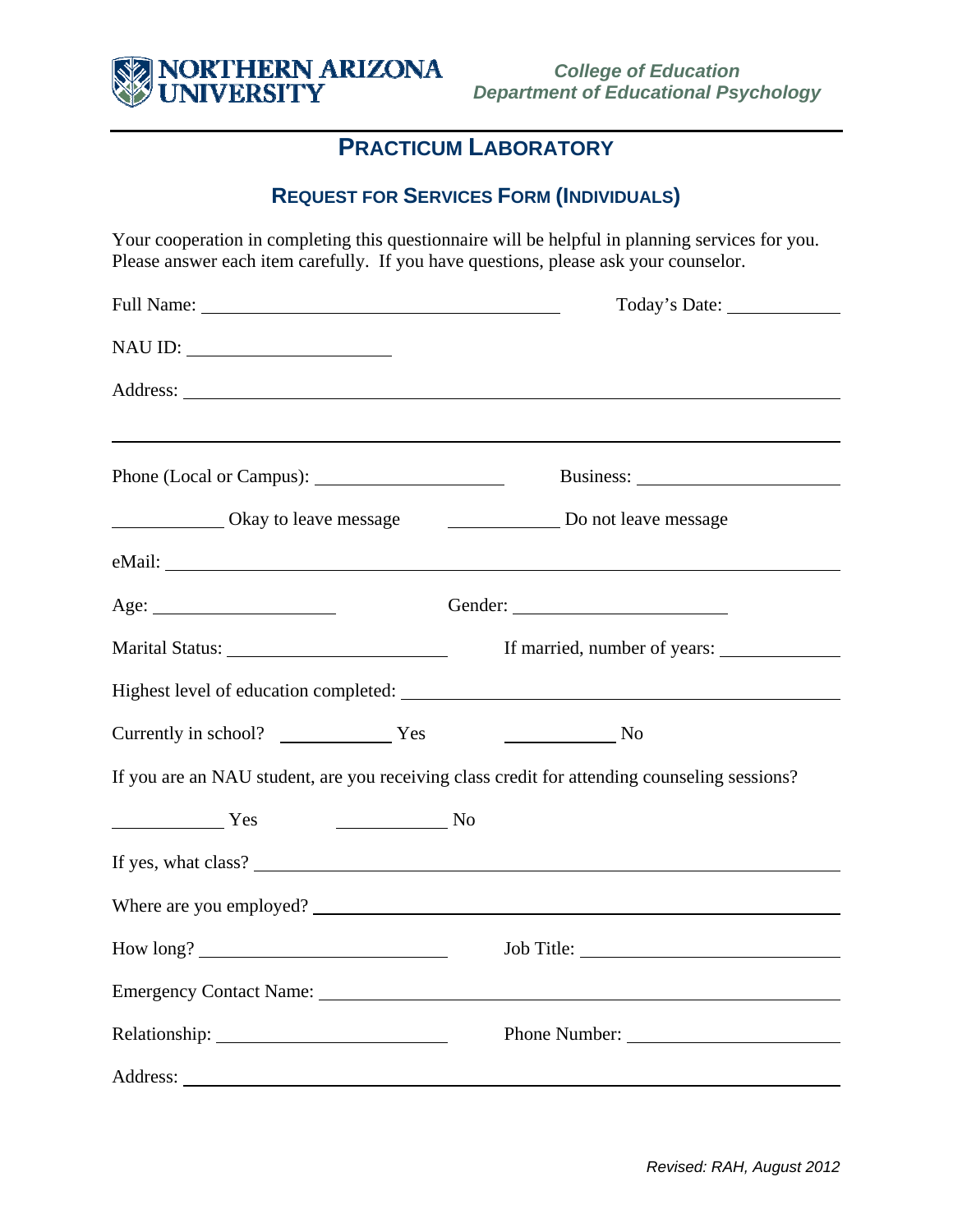

# **REQUEST FOR SERVICES FORM (INDIVIDUALS),** *CONTINUED*

Family Member:

|                                                                                                                                                                                                                                                                                                                                                                                                                      | Age                         | Relationship                                                                            | Where Residing |
|----------------------------------------------------------------------------------------------------------------------------------------------------------------------------------------------------------------------------------------------------------------------------------------------------------------------------------------------------------------------------------------------------------------------|-----------------------------|-----------------------------------------------------------------------------------------|----------------|
|                                                                                                                                                                                                                                                                                                                                                                                                                      |                             |                                                                                         |                |
|                                                                                                                                                                                                                                                                                                                                                                                                                      |                             |                                                                                         |                |
|                                                                                                                                                                                                                                                                                                                                                                                                                      |                             |                                                                                         |                |
|                                                                                                                                                                                                                                                                                                                                                                                                                      |                             |                                                                                         |                |
|                                                                                                                                                                                                                                                                                                                                                                                                                      |                             |                                                                                         |                |
|                                                                                                                                                                                                                                                                                                                                                                                                                      |                             |                                                                                         |                |
|                                                                                                                                                                                                                                                                                                                                                                                                                      |                             |                                                                                         |                |
|                                                                                                                                                                                                                                                                                                                                                                                                                      |                             |                                                                                         |                |
|                                                                                                                                                                                                                                                                                                                                                                                                                      |                             |                                                                                         |                |
|                                                                                                                                                                                                                                                                                                                                                                                                                      |                             |                                                                                         |                |
|                                                                                                                                                                                                                                                                                                                                                                                                                      |                             |                                                                                         |                |
|                                                                                                                                                                                                                                                                                                                                                                                                                      |                             |                                                                                         |                |
|                                                                                                                                                                                                                                                                                                                                                                                                                      |                             |                                                                                         |                |
|                                                                                                                                                                                                                                                                                                                                                                                                                      |                             | Are you now receiving or have you ever received counseling or psychotherapy services?   |                |
| $\frac{1}{\sqrt{1-\frac{1}{2}}\sqrt{1-\frac{1}{2}}\sqrt{1-\frac{1}{2}}\sqrt{1-\frac{1}{2}}\sqrt{1-\frac{1}{2}}\sqrt{1-\frac{1}{2}}\sqrt{1-\frac{1}{2}}\sqrt{1-\frac{1}{2}}\sqrt{1-\frac{1}{2}}\sqrt{1-\frac{1}{2}}\sqrt{1-\frac{1}{2}}\sqrt{1-\frac{1}{2}}\sqrt{1-\frac{1}{2}}\sqrt{1-\frac{1}{2}}\sqrt{1-\frac{1}{2}}\sqrt{1-\frac{1}{2}}\sqrt{1-\frac{1}{2}}\sqrt{1-\frac{1}{2}}\sqrt{1-\frac{1}{2}}\sqrt{1-\frac$ | $\overline{\phantom{a}}$ No |                                                                                         |                |
|                                                                                                                                                                                                                                                                                                                                                                                                                      |                             |                                                                                         |                |
|                                                                                                                                                                                                                                                                                                                                                                                                                      |                             |                                                                                         |                |
|                                                                                                                                                                                                                                                                                                                                                                                                                      |                             | If yes, please list counselor/therapists name, name and address of agency, and dates of |                |
|                                                                                                                                                                                                                                                                                                                                                                                                                      |                             | counseling.                                                                             |                |
|                                                                                                                                                                                                                                                                                                                                                                                                                      |                             |                                                                                         |                |
|                                                                                                                                                                                                                                                                                                                                                                                                                      |                             |                                                                                         |                |
|                                                                                                                                                                                                                                                                                                                                                                                                                      |                             |                                                                                         |                |
|                                                                                                                                                                                                                                                                                                                                                                                                                      |                             |                                                                                         |                |
|                                                                                                                                                                                                                                                                                                                                                                                                                      |                             | Have you had or do you now have any major health problem(s)?                            |                |
| Yes                                                                                                                                                                                                                                                                                                                                                                                                                  |                             | N <sub>o</sub>                                                                          |                |
|                                                                                                                                                                                                                                                                                                                                                                                                                      |                             |                                                                                         |                |
|                                                                                                                                                                                                                                                                                                                                                                                                                      |                             |                                                                                         |                |
|                                                                                                                                                                                                                                                                                                                                                                                                                      |                             |                                                                                         |                |